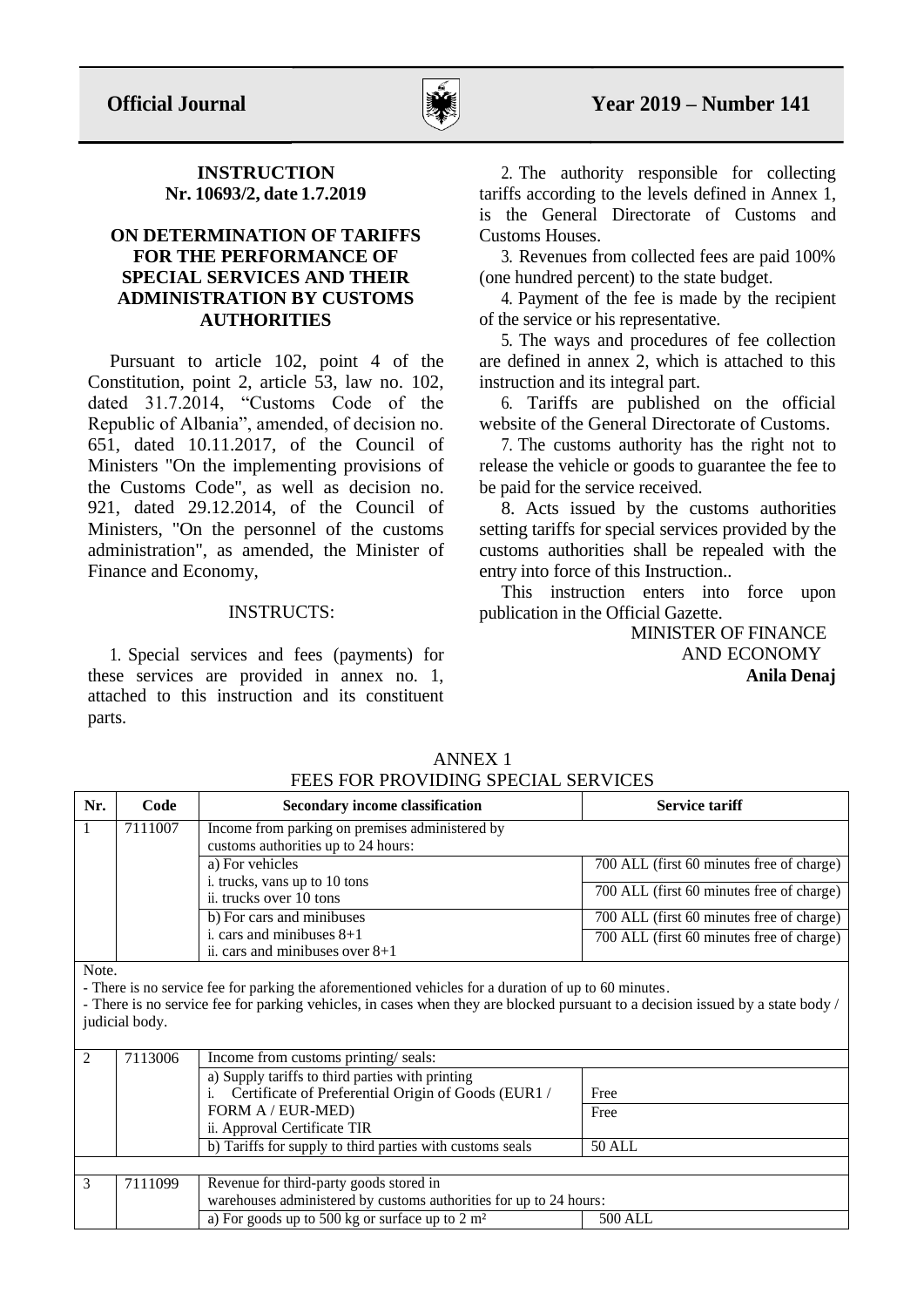

|                                                                                                                                                                                                                                                                                                                                                                                                                    |                                | b) For goods over 500 kg - 1000 kg or surface over 2m <sup>2</sup> up<br>to $10 \text{ m}^2$                                                                                                                                        | <b>1000 ALL</b>      |  |
|--------------------------------------------------------------------------------------------------------------------------------------------------------------------------------------------------------------------------------------------------------------------------------------------------------------------------------------------------------------------------------------------------------------------|--------------------------------|-------------------------------------------------------------------------------------------------------------------------------------------------------------------------------------------------------------------------------------|----------------------|--|
|                                                                                                                                                                                                                                                                                                                                                                                                                    |                                | c) For goods over $1000 \text{ kg}$ - $2000 \text{ kg}$ or surface over $10 \text{ m}^2$<br>up to $20 \text{ m}^2$                                                                                                                  | <b>1500 ALL</b>      |  |
|                                                                                                                                                                                                                                                                                                                                                                                                                    |                                | c) For goods over 2000 kg - 3000 kg and surface over 20 $m2$<br>up to $30 \text{ m}^2$                                                                                                                                              | <b>2000 ALL</b>      |  |
|                                                                                                                                                                                                                                                                                                                                                                                                                    |                                | d) For goods over 3000 kg or surface over 30 m <sup>2</sup>                                                                                                                                                                         | <b>2500 ALL</b>      |  |
|                                                                                                                                                                                                                                                                                                                                                                                                                    | by state body / judicial body. | Note. There is no service fee for goods that are stored, in cases when they are detained pursuant to a decision issued                                                                                                              |                      |  |
|                                                                                                                                                                                                                                                                                                                                                                                                                    |                                |                                                                                                                                                                                                                                     |                      |  |
| $\overline{4}$                                                                                                                                                                                                                                                                                                                                                                                                     | 7111099                        | Tariff for services to the economic operator that requires the presence of customs personnel on the<br>premises of other than customs (temporary warehouses, customs warehouses, etc.) or out of official<br>working hours:         |                      |  |
|                                                                                                                                                                                                                                                                                                                                                                                                                    |                                | a) A working hour of a category C1 employee is                                                                                                                                                                                      | <b>800 ALL</b>       |  |
|                                                                                                                                                                                                                                                                                                                                                                                                                    |                                | b) A working hour of a category C2 employee is                                                                                                                                                                                      | <b>700 ALL</b>       |  |
|                                                                                                                                                                                                                                                                                                                                                                                                                    |                                | c) A working hour of a category C3 employee is                                                                                                                                                                                      | <b>500 ALL</b>       |  |
| In this fee, the following definitions should be considered:<br>- The means of transport in all cases will be made available by<br>the requesting economic operator;<br>- Transportation time will be calculated as working time;<br>- The additional payment for working hours, after official hours and on<br>official holidays is calculated according to the Labor Code and legislation<br>for civil servants. |                                |                                                                                                                                                                                                                                     |                      |  |
|                                                                                                                                                                                                                                                                                                                                                                                                                    | 7111025                        |                                                                                                                                                                                                                                     |                      |  |
| 5                                                                                                                                                                                                                                                                                                                                                                                                                  |                                | Service fee for weighing vehicles:<br>a) For trucks, vans of up to 10 tons                                                                                                                                                          | <b>700 ALL</b>       |  |
|                                                                                                                                                                                                                                                                                                                                                                                                                    |                                | b) For trucks above 10 tons                                                                                                                                                                                                         | 1000 ALL             |  |
|                                                                                                                                                                                                                                                                                                                                                                                                                    |                                | In this fee the following determinations must be taken into account:<br>- The selection of means of transport for weighing is done based on the risk<br>analysis, determined by the instruction of the Director General of Customs. |                      |  |
| 6                                                                                                                                                                                                                                                                                                                                                                                                                  | 7113099                        | Service fee for loading and unloading trucks for<br>complete physical control:                                                                                                                                                      | 5000 ALL per vehicle |  |
| 7                                                                                                                                                                                                                                                                                                                                                                                                                  |                                | Parking fee for vehicles, in cases where they<br>are detained in the implementation of a decision issued by<br>a state body / judicial body                                                                                         | Free                 |  |
|                                                                                                                                                                                                                                                                                                                                                                                                                    |                                |                                                                                                                                                                                                                                     |                      |  |

## ANNEX 2 METHODS AND PROCEDURES OF TARIFF COLLECTION

1. Payment of the service fee to third parties for parking vehicles or storage of goods, according to the definitions of point 1 and 3, of annex 1, is made by the service recipient or his representative, before the vehicle leaves the parking lot or before the goods leave from the warehouse.

The finance office at the customs house makes available the "Receipt for collection", according to instruction no. 19 dated 20.5.2010 "On the use of the invoice for collection" of the Minister of Finance (format attached annex 3) to the customs officer responsible for parking / warehouse.

The customs officer in charge of parking / warehouse fills in the "Receipt for collection" in triplicate and gives it to the service recipient or his representative. The "Receipt for collection" must refer to the data in accordance with the Temporary Storage Register completed based on the GDC instruction "On the implementation of procedures for temporary storage of goods".

The recipient of the service or his representative with this document makes the payment in the second level banks for the Treasury account.

A copy of the "Receipt for collection" stamped by the bank and a copy of the document issued by the bank for the performed action are handed over to the customs officer responsible for parking/ warehouse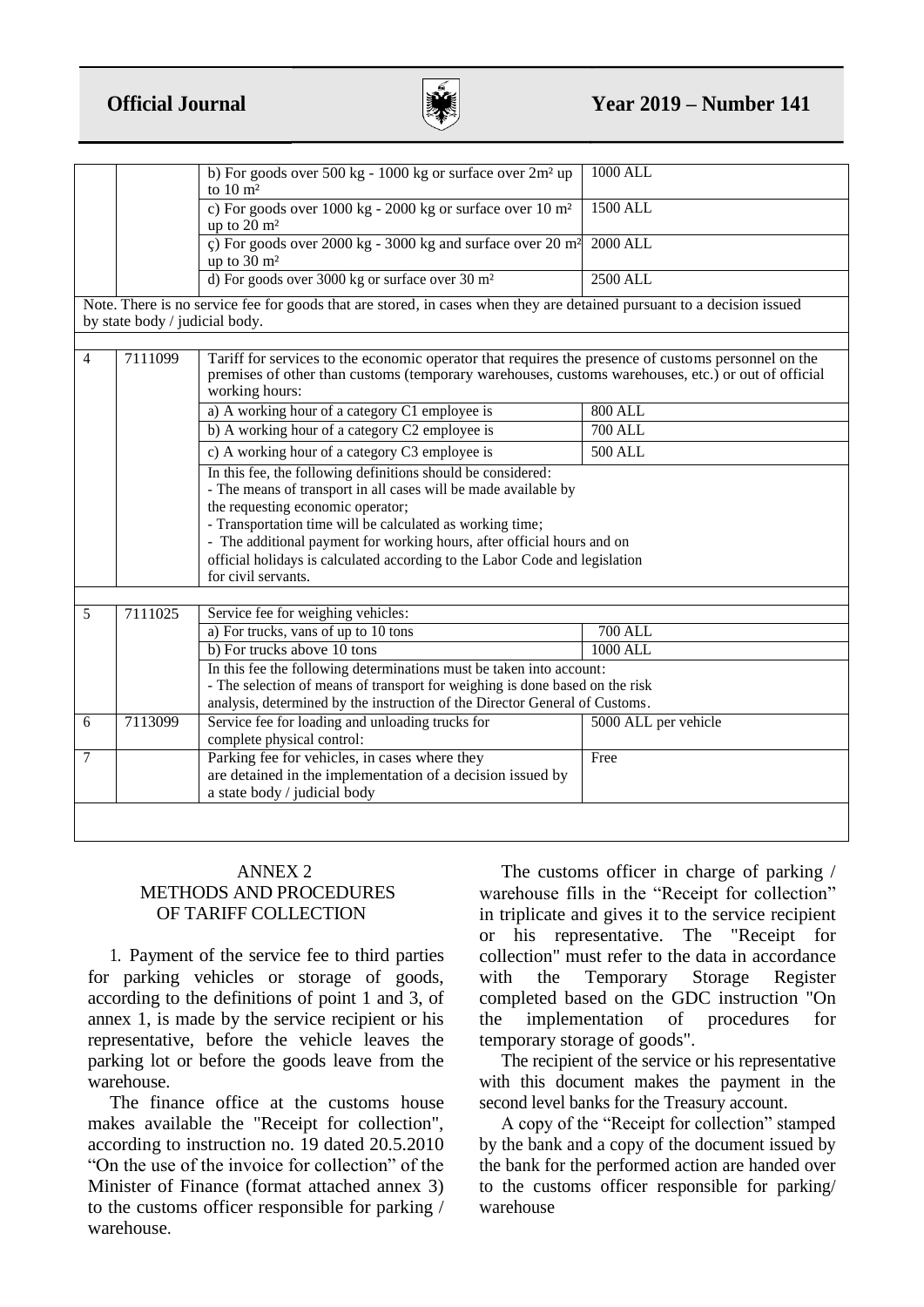

in order to enable the release of the vehicle or goods.

At the end of the day the customs officer responsible for parking / warehouse submits all "Receipts for collection" to the finance office at the customs branch. "Receipts for collection" are accounted for by the customs

office at the customs branch, in a register of

separate according to form A as follows. The finance office is responsible for reconciling the register once a week, according to form A, as follows, with the data recorded in the Warehousing Registers.

| FORM A                                  |
|-----------------------------------------|
| DAILY REGISTER PARKING/WAREHOUSE TARIFF |

| Nr. | Vehicle type /<br>License plate | <b>Type and</b><br>quantity of goods | Name of the<br>service recipient<br>or his<br>representative | Time and<br>date of entry<br>into the<br>parking/<br>storage | Time and<br>date of exit<br>from<br>parking/<br>storage | Nr. and<br>Date of<br>payment<br>document | <b>Amount of fee</b><br>paid |
|-----|---------------------------------|--------------------------------------|--------------------------------------------------------------|--------------------------------------------------------------|---------------------------------------------------------|-------------------------------------------|------------------------------|
|     |                                 |                                      |                                                              |                                                              |                                                         |                                           |                              |
|     |                                 |                                      |                                                              |                                                              |                                                         |                                           |                              |

2. For customs seals used during procedures, according to provisions of letter "b" item 2 of Annex 1, the collection receipt is prepared in three copies in accordance with the instruction of GDC "On procedures of Administration of the Lead Seals".

At the end of the day, the customs officer authorized for the use of seals delivers all collected amounts and the relevant documentation to the finance office at the customs branch. The finance office pays the collected amount to the Treasury account at the second tier banks on the next working day.

The finance office at the customs house should make the accounting and inventory of lead seals as a separate item. The reconciliations between the accounting and physical condition should be made not only by quantity but also by serial numbers for all cases where customs sealing is applied.

3. The payment of the tariff for services to the economic operator who requires the presence of the customs personnel at the premises other than customs premises or beyond the official working hours, according to the provision of item 4 of Annex 1, is made by the service recipient or his representative.

The economic operator who is interested in obtaining this service, addresses a formal request to the competent customs house. If this request is approved, the customs house issues a service order containing the number of employees who will provide the service.

Based on the service order, the finance office makes available the "Invoice for Collection" to the customs officer in charge of the service who fills it in in three copies upon the service completion according to provisions of item 4 of annex 1, "Invoice for Collection" and gives it to the service recipient or to his representative.

With this document, the service recipient or his representative makes the payment to the Treasury account at the second tier banks.

A copy of the "Invoice for Collection" sealed by the bank and a copy of the document that the bank itself issues for the performed operation is handed over to the customs employee responsible for the service.

At the end of the day the customs employee responsible for the service submits the "Invoice for Collection" to the finance office at the customs house.

The "Invoices for Collection" are entered by the finance office at the customs house, in a separate register according to form C as follows.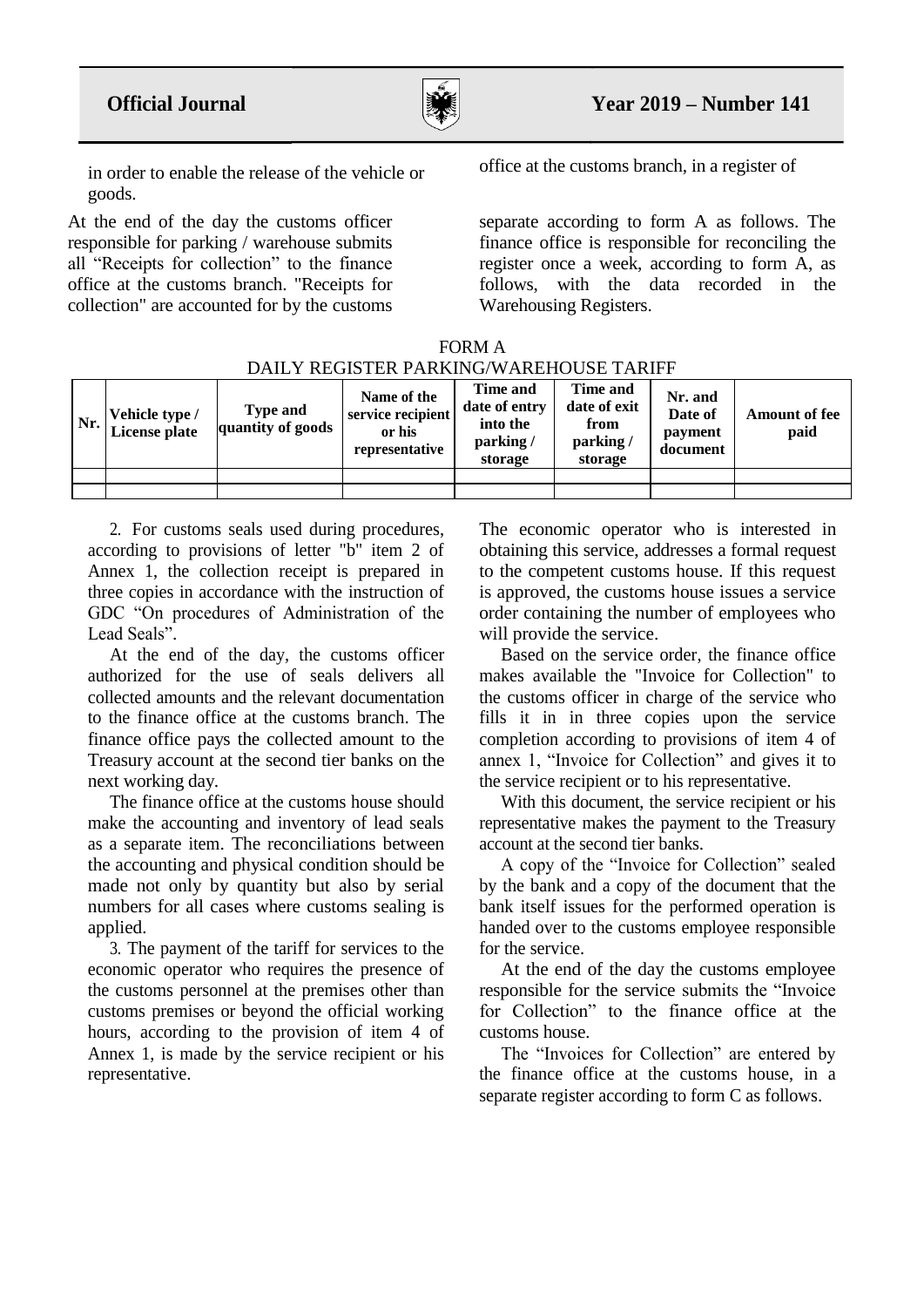

## FORM C SERVICE FEE REGISTER

| Nr. | <b>Type of provided</b><br>service | Name of the<br>service recipient<br>or his<br>representative | <b>Time</b><br>and date<br>of service<br>launch | Time and date<br>of service<br>termination | Nr. and<br>date of<br>payment<br>document | <b>Amount of fee</b><br>paid |
|-----|------------------------------------|--------------------------------------------------------------|-------------------------------------------------|--------------------------------------------|-------------------------------------------|------------------------------|
|     |                                    |                                                              |                                                 |                                            |                                           |                              |
|     |                                    |                                                              |                                                 |                                            |                                           |                              |

4. Payment of the service fee for weighing vehicles

The selection of means of transport for weighing is done based on the risk analysis, determined by the instruction of the Director General of Customs.

The recipient of the service, upon his request, withdraws the document "Receipt for collection" at the finance office at the customs branch.

The recipient of the service or his representative with this document makes the payment to the second tier banks on behalf of the Treasury.

A copy of the "Receipt for collection" stamped by the bank and a copy of the document issued by the bank itself for the performed action are submitted to the finance office at the customs branch.

Amounts of fees collected are accounted for by the finance office in a separate register, according to Form D, as follows..

FORM D DAILY REGISTER OF WEIGHT TARIFF

| Nr. | Vehicle type /<br>License plate | <b>Type and</b><br>quantity of<br>goods | Name of the<br>service recipient<br>or his<br>representative | Nr. and<br>date of<br>payment<br>document | <b>Amount of fee</b><br>paid |
|-----|---------------------------------|-----------------------------------------|--------------------------------------------------------------|-------------------------------------------|------------------------------|
|     |                                 |                                         |                                                              |                                           |                              |
|     |                                 |                                         |                                                              |                                           |                              |

5. Service fee for loading and unloading trucks for full physical control

The selection of means of transport for full physical control is made based on the risk analysis, determined by the instruction of the Director General of Customs.

The recipient of the service, upon his request, withdraws the document "Receipt for collection" at the finance office at the customs branch.

The recipient of the service or his representative with this document makes the payment to the second tier banks on behalf of the Treasury.

A copy of the "Receipt for collection" stamped by the bank and a copy of the document issued by the bank itself for the performed action are submitted to the finance office at the customs branch.

The amounts of the discharge charge fee collected are accounted for by the finance office in a separate register, according to form E, as follows.

FORM E

DAILY REGISTER OF LOADING-UNLOADING SERVICE TARIFF

| Nr. | Vehicle type /<br><b>License plate</b> | <b>Type and</b><br>quantity of<br>goods | Name of the<br>service recipient<br>or his<br>representative | Nr. and date<br>of the<br>document<br>of payment | <b>Amount of fee</b><br>paid |
|-----|----------------------------------------|-----------------------------------------|--------------------------------------------------------------|--------------------------------------------------|------------------------------|
|     |                                        |                                         |                                                              |                                                  |                              |
|     |                                        |                                         |                                                              |                                                  |                              |